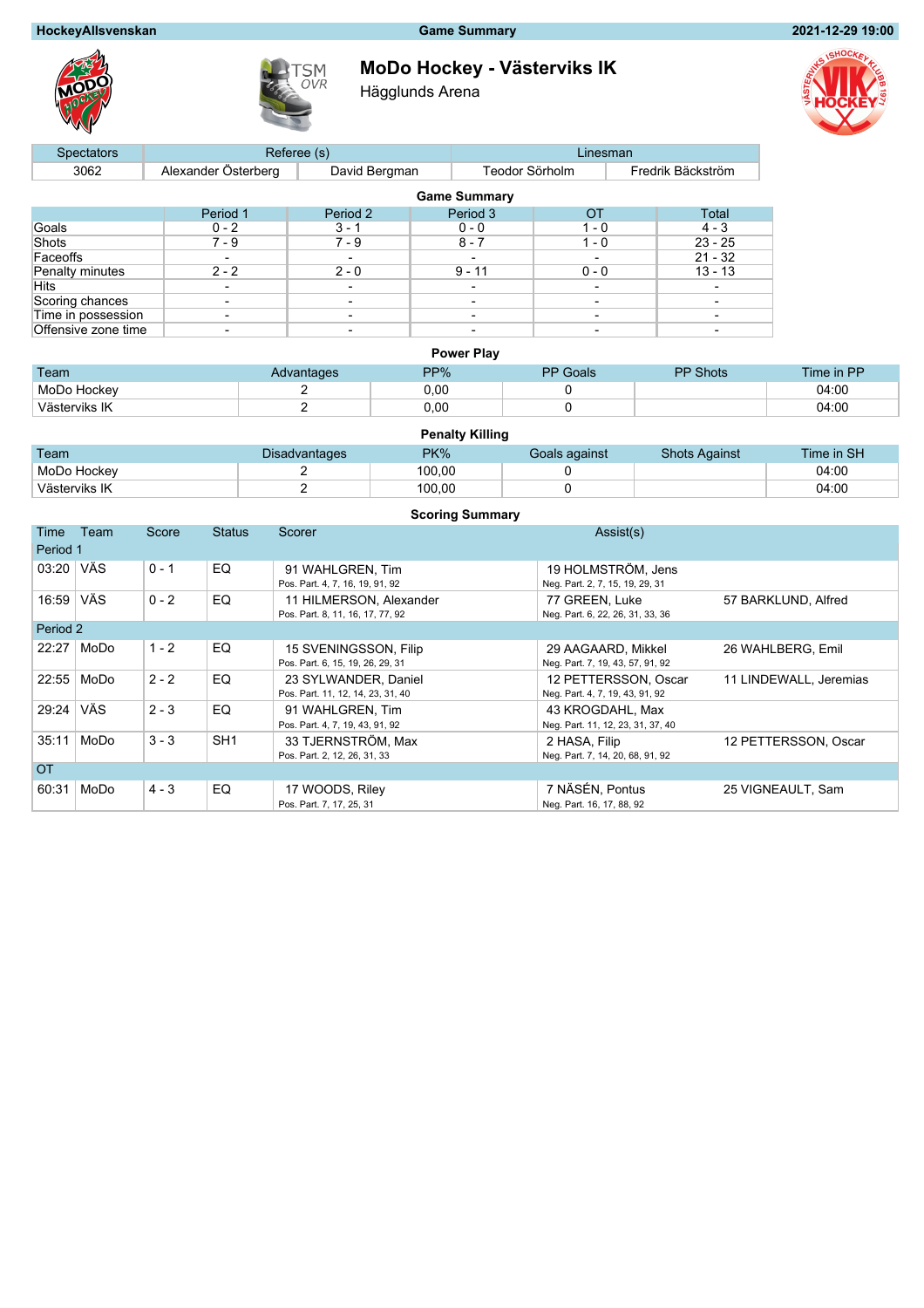## **HockeyAllsvenskan Game Summary 2021-12-29 19:00**





**MoDo Hockey - Västerviks IK**

Hägglunds Arena



| <b>Spectators</b>     | Referee (s)         |                        |       | Linesman       |                   |                         |
|-----------------------|---------------------|------------------------|-------|----------------|-------------------|-------------------------|
| 3062                  | Alexander Österberg | David Bergman          |       | Teodor Sörholm | Fredrik Bäckström |                         |
| <b>TOP!</b>           |                     | <b>Penalty Summary</b> |       |                |                   |                         |
| Player<br>Period 1    | Penalty             |                        |       | Time Penalty   | Player            |                         |
|                       |                     |                        | 05:36 | Interference   |                   | 20 WESTFÄLT, Marcus     |
| 33 TJERNSTRÖM, Max    | Interference        |                        | 09:54 |                |                   |                         |
| Period 2              |                     |                        |       |                |                   |                         |
| 36 OHLSSON, Sebastian | Interference        |                        | 33:28 |                |                   |                         |
| Period 3              |                     |                        |       |                |                   |                         |
|                       |                     |                        | 47:27 | Hooking        |                   | 57 BARKLUND, Alfred     |
| 15 SVENINGSSON, Filip | Fighting            |                        | 58:38 |                |                   |                         |
|                       |                     |                        | 58:38 | Fighting       |                   | 68 HAGELIN, Joakim      |
| 29 AAGAARD, Mikkel    | Roughing            |                        | 58:38 |                |                   |                         |
| 40 BERNHARDT, David   | Roughing            |                        | 58:38 |                |                   |                         |
|                       |                     |                        | 58:38 | Roughing       |                   | 11 HILMERSON, Alexander |
|                       |                     |                        | 58:38 | Roughing       |                   | 20 WESTFÄLT, Marcus     |

| <b>Player Summary</b>     |                |              |                |               |              |                |                                              |               |           |       |               |            |
|---------------------------|----------------|--------------|----------------|---------------|--------------|----------------|----------------------------------------------|---------------|-----------|-------|---------------|------------|
| <b>Skaters</b>            | <b>SOG</b>     | Goals        | <b>Assists</b> | <b>Points</b> | $+/-$        | <b>PIM</b>     | <b>Hits</b>                                  | <b>Blocks</b> | <b>FO</b> | FO%   | <b>Shifts</b> | <b>TOI</b> |
| 2 HASA Filip              |                | $\Omega$     |                | 1             | $\mathbf{0}$ | $\Omega$       |                                              |               | $0 - 0$   | N/A   |               |            |
| 6 DAHLROTH Jesper         | 0              | $\Omega$     | $\Omega$       | $\Omega$      | 0            | $\Omega$       |                                              |               | $0 - 0$   | N/A   |               |            |
| 7 NÄSÉN Pontus            | $\Omega$       | $\Omega$     | $\mathbf 1$    | 1             | 0            | $\Omega$       |                                              |               | $0 - 0$   | N/A   |               |            |
| 11 LINDEWALL Jeremias     | $\overline{2}$ | $\Omega$     | $\mathbf 1$    | 1             | 0            | $\Omega$       |                                              |               | $0 - 0$   | N/A   |               |            |
| 12 PETTERSSON Oscar       | 0              | $\Omega$     | 2              | 2             | $\mathbf{1}$ | 0              |                                              |               | $0 - 0$   | N/A   |               |            |
| 14 NORÈN Jakob            | 0              | 0            | 0              | 0             | $\mathbf{1}$ | $\mathbf 0$    |                                              |               | $0 - 0$   | N/A   |               |            |
| 15 SVENINGSSON Filip      | 1              | 1            | $\Omega$       | 1             | 0            | 5              |                                              |               | $0 - 0$   | N/A   |               |            |
| 17 WOODS Riley            | 3              | 1            | $\Omega$       | 1             | $\mathbf{1}$ | $\Omega$       |                                              |               | $0 - 0$   | N/A   |               |            |
| <b>19 KARLSSON Erik</b>   | 1              | $\Omega$     | $\Omega$       | $\Omega$      | $\Omega$     | $\Omega$       |                                              |               | $6 - 8$   | 42,86 |               |            |
| 22 MANNBERG Daniel        | 3              | $\Omega$     | $\Omega$       | $\Omega$      | $-1$         | $\Omega$       |                                              |               | $0 - 0$   | N/A   |               |            |
| 23 SYLWANDER Daniel       | 1              | 1            | 0              | 1             | 0            | $\Omega$       |                                              |               | $4 - 6$   | 40,00 |               |            |
| 25 VIGNEAULT Sam          | $\Omega$       | $\Omega$     | 1              | 1             | 1            | $\Omega$       |                                              |               | $9 - 8$   | 52,94 |               |            |
| 26 WAHLBERG Emil          | $\Omega$       | $\Omega$     | $\mathbf 1$    | 1             | $\mathbf 1$  | $\Omega$       |                                              |               | $0 - 0$   | N/A   |               |            |
| 28 JACOBSSON Theo         | $\Omega$       | $\Omega$     | $\Omega$       | $\Omega$      | 0            | $\Omega$       |                                              |               | $0 - 0$   | N/A   |               |            |
| 29 AAGAARD Mikkel         | 4              | $\Omega$     | $\mathbf 1$    | 1             | 0            | $\overline{2}$ |                                              |               | $0 - 0$   | N/A   |               |            |
| 32 MODIGS Markus          | $\overline{2}$ | 0            | $\Omega$       | $\Omega$      | 0            | $\mathbf{0}$   |                                              |               | $0 - 0$   | N/A   |               |            |
| 33 TJERNSTRÖM Max         | $\overline{2}$ | 1            | $\Omega$       | 1             | 0            | 2              |                                              |               | $2 - 10$  | 16.67 |               |            |
| 36 OHLSSON Sebastian      | 0              | $\Omega$     | $\Omega$       | $\Omega$      | $-1$         | $\overline{2}$ |                                              |               | $0 - 0$   | N/A   |               |            |
| 37 STYF Hugo              | 1              | 0            | $\Omega$       | $\mathbf{0}$  | $-1$         | $\Omega$       |                                              |               | $0 - 0$   | N/A   |               |            |
| <b>40 BERNHARDT David</b> | $\overline{2}$ | 0            | $\Omega$       | $\Omega$      | 0            | $\overline{2}$ |                                              |               | $0 - 0$   | N/A   |               |            |
| Goalies                   |                | <b>Saves</b> | <b>GA</b>      | <b>SOG</b>    |              |                | Saves% PP SVS PP SVS% EQ SVS EQ SVS% Shutout |               |           |       | <b>PIM</b>    | <b>TOI</b> |
| 30 DARNELL Oscar          |                | 0            | 0              | $\mathbf{0}$  | N/A          |                |                                              |               |           | 0     | 0             | 00:00      |
| 31 TIKKANEN Henrik        |                | 22           | 3              | 25            | 88,00        |                |                                              |               |           | 0     | $\Omega$      | 60:31      |